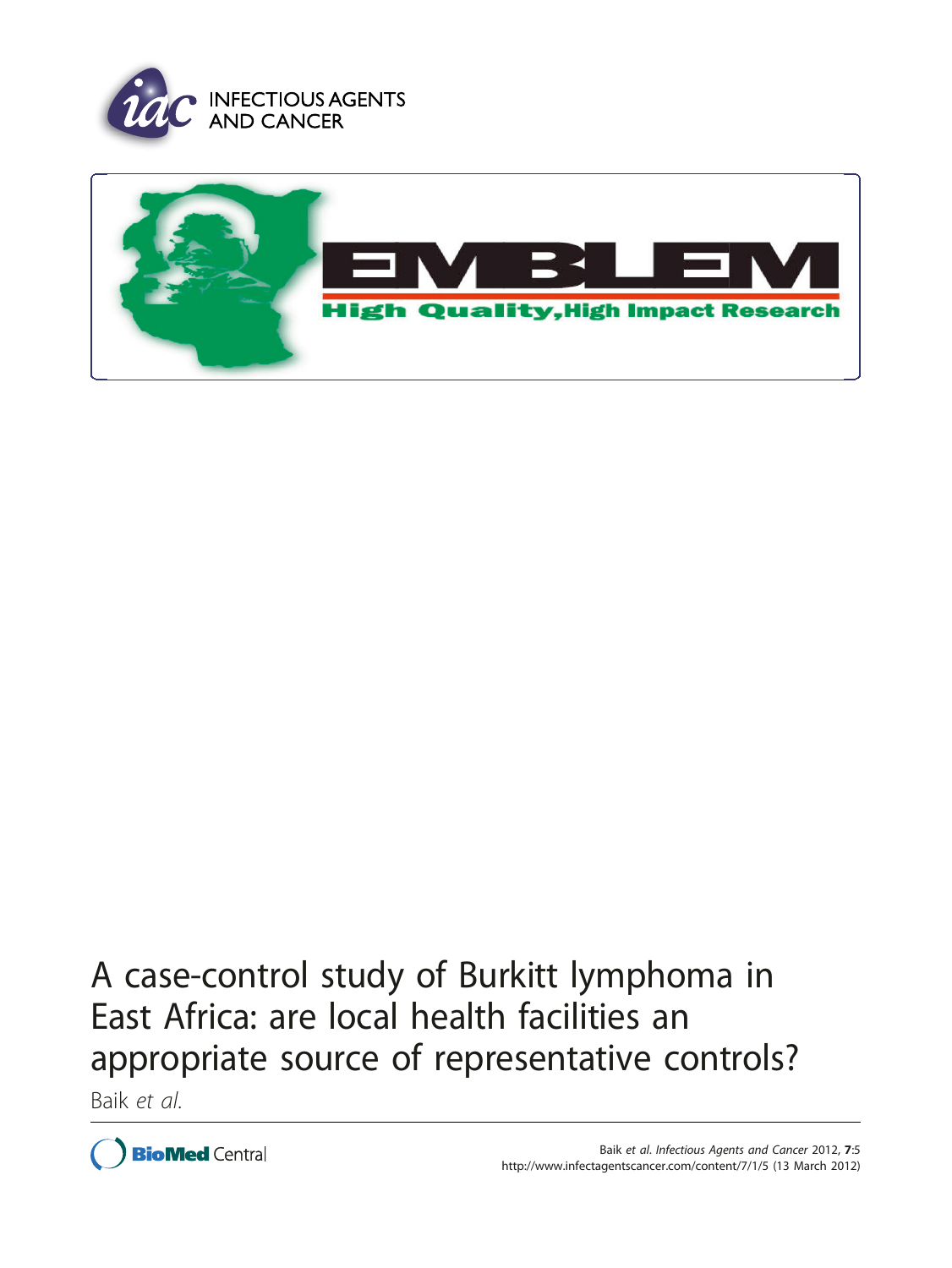### **METHODOLOGY Open Access**





## A case-control study of Burkitt lymphoma in East Africa: are local health facilities an appropriate source of representative controls?

Sonya Baik<sup>1</sup>, Mike Mbaziira<sup>2</sup>, Makeda Williams<sup>3</sup>, Martin D Ogwang<sup>2,4</sup>, Tobias Kinyera<sup>2</sup>, Benjamin Emmanuel<sup>5</sup> , John L Ziegler<sup>1</sup>, Steven J Reynolds<sup>6</sup> and Sam M Mbulaiteye<sup>5,7\*</sup>

#### Abstract

**Background:** We investigated the feasibility and appropriateness of enrolling controls for Burkitt lymphoma (BL) from local health facilities in two regions in Uganda.

Methods: BL case data were compiled from two local hospitals with capacity to diagnose and treat BL in Northwest and North-central regions of Uganda during 1997 to 2009. Local health facility data were compiled from children attending four representative local health facilities in the two regions over a two week period in May/June 2010. Age and sex patterns of BL cases and children at local facilities were compared and contrasted using frequency tables.

Results: There were 999 BL cases diagnosed in the study area (92% of all BL cases treated at the hospitals): 64% were from North-central and 36% from North-west region. The mean age of BL cases was 7.0 years (standard deviation [SD] 3.0). Boys were younger than girls (6.6 years versus 7.2 years,  $P = 0.004$ ) and cases from North-central region were younger than cases from North-west region (6.8 years versus 7.3 years,  $P = 0.014$ ). There were 1012 children recorded at the four local health facilities: 91% at facilities in North-central region and 9% from facilities in North-west region. Daily attendance varied between 1 to 75 children per day. The mean age of children at health facilities was 2.2 years (SD 2.8); it did not differ by sex. Children at North-central region facilities were younger than children at North-west region facilities (1.8 years versus 6.6 years,  $P < 0.001$ ).

Conclusions: While many children attend local health facilities, confirming feasibility of obtaining controls, their mean age is much lower than BL cases. Health facilities may be suitable for obtaining young, but not older, controls.

#### Background

Infection with Epstein-Barr virus (EBV) [[1-3](#page-6-0)] and Plasmodium falciparum malaria [\[4](#page-6-0)-[9\]](#page-6-0) have been implicated in endemic Burkitt lymphoma (BL), a B cell non-Hodgkin lymphoma (NHL) described in African children by Denis Burkitt fifty years ago [\[10\]](#page-6-0). Significant associations between EBV and BL have been reported in case-control [[7](#page-6-0),[8\]](#page-6-0) and prospective [\[2](#page-6-0)] studies, and the EBV can be detected, as clonal episomes, integrated DNA, or early EBV Early RNA protein in (95%) of tumors [[3\]](#page-6-0). The connection between malaria and BL is more tenuous, based on geographical co-distribution of both conditions at a population level [[4-6\]](#page-6-0). However, correlation at a population level may not be true at the individual level (also called ecological fallacy). Recently, significant association at the individual level between anti-malaria antibodies and BL has been reported case-control studies [[7-9](#page-6-0)]. However, interpretation of differences in antibody levels found in a case-control setting is not straightforward as differences could reflect changes occurring after, not before, onset of BL- also called reverse causation bias [\[11\]](#page-6-0). Thus, the cause and effect relationship between malaria and BL remains an important, albeit unanswered, scientific and public health question [[12\]](#page-6-0).



© 2012 Baik et al; licensee BioMed Central Ltd. This is an Open Access article distributed under the terms of the Creative Commons Attribution License [\(http://creativecommons.org/licenses/by/2.0](http://creativecommons.org/licenses/by/2.0)), which permits unrestricted use, distribution, and reproduction in any medium, provided the original work is properly cited.

<sup>\*</sup> Correspondence: [mbulaits@mail.nih.gov](mailto:mbulaits@mail.nih.gov)

<sup>5</sup> Infections and Immunoepidemiology Branch, National Cancer Institute, Bethesda, MD, USA

Full list of author information is available at the end of the article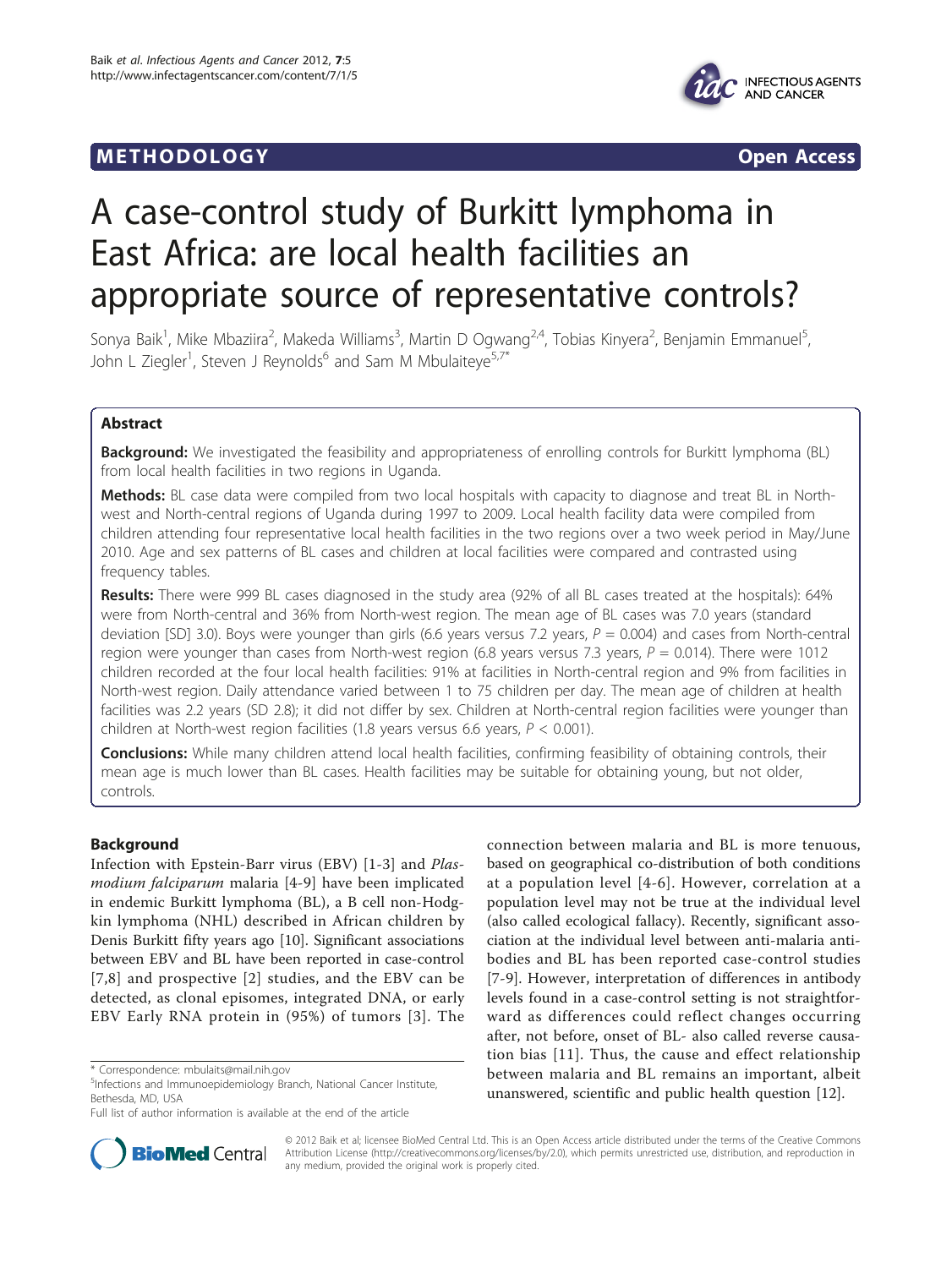Because the risk of malaria is influenced by host genes [[13](#page-6-0)], the link between malaria and BL may be investigated indirectly by evaluating the association between malariaresistance genes and BL. This approach has the merit of being free from reverse causation bias, and genotypes can be measured reproducibly. Three small studies [[14](#page-6-0)-[16](#page-6-0)] attempted to use this approach some 40 years ago by measuring frequency polymorphisms in the ß-globin gene associated with the sickle cell trait (HBAS). Significantly or marginally reduced risk of BL was noted in two studies [[15,16](#page-6-0)], but not in the third study [[14](#page-6-0)]. Subgroup analysis of the third study focusing on another haemoglobin variant known as haemoglobin C (HBAC), which is also linked with malaria resistance, noted a decreased frequency of that variant in children with BL. Although our understanding of the role of genes in malaria resistance has increased vastly since these pioneering studies were conducted, and includes more than 50 implicated variants in 25 genes, no studies have investigated the role of these genes in BL.

We are conducting a prospective case-control study of BL in East Africa entitled "Epidemiology of Burkitt lymphoma in East African children and minors" (EMBLEM: [http://emblem.cancer.gov\)](http://emblem.cancer.gov) [[17](#page-6-0),[18](#page-6-0)] to investigate the association between malaria-resistance genes and BL. The study is being conducted in rural areas adjacent to rivers or lakes in northern Uganda, Western Kenya and northern Tanzania, where environmental exposure to malaria is intense and continuous for 7-12 months per year [[19](#page-6-0)]. Given the ubiquity of malaria exposure in the region, we assume that carriage (or not) of malaria-resistance genes will be one of the main factors influencing lifetime burden of malaria in children living in the study area. Another assumption is that children residing in the same geographical area will have comparable exposure to malaria. Hence, appropriate controls would have to be matched on age and geographical area of residence. In this paper, we investigated whether local health facilities might be an appropriate source of controls for BL cases by comparing and contrasting age and sex patterns of children at local facilities versus those of BL cases diagnosed at two participating hospitals in the study region in Uganda.

#### Methods

#### Ethics statement

Ethical approval to conduct the EMBLEM Study was obtained from the Uganda National Council of Science and Technology (Reference number: HS 816) and National Cancer Institute Special Studies Institutional Review Board (Reference number 10-C-N133).

#### Study population: primary study base and strategies to improve ascertainment

Prior to implementing the EMBLEM study, we conducted an epidemiological study to define the primary study base [[18,20](#page-6-0)] and a pathology study to investigate the quality of BL diagnosis at St. Mary's Hospital, Lacor [[17\]](#page-6-0). The epidemiological study revealed that 90% of cases treated at the hospital resided within a radius of 100 miles of the hospital. Most BL cases presented with symptoms lasting 4-8 weeks of disease onset [\[18](#page-6-0)]. Based on these findings, we defined the primary study base of EMBLEM as children residing in a geographical area within a radius of 100 mile from participating hospitals for at least 4 months. Only 8  $(\sim 3\%)$  of BL patients treated during 1994 to 1998 at the Uganda Cancer Institute [[8\]](#page-6-0), which is 350 km away in the capital city of Uganda, were from the EMBLEM study area. This suggests that BL cases tend to seek care at hospitals near their home. The pathology study at Lacor revealed that accuracy of pathology diagnosis although high (82%), it was variable (58% to 88%) [[17\]](#page-6-0). Thus, the quality of pathology needed to be improved to obtain a complete and accurate BL case ascertainment from the primary study base.

To improve case ascertainment from the primary study base, EMBLEM has implemented four basic strategies: a) introduced free protocol-based BL treatment at participating hospitals to encourage case referral; b) introduced free diagnostic services at no cost to the patient; c) introduced culturally adapted BL education and awareness messages using illustrated posters [http://](http://emblem.cancer.gov/resources/index.html) [emblem.cancer.gov/resources/index.html,](http://emblem.cancer.gov/resources/index.html) animations, and audio, video, and radio messages targeting the community; and d) introduced community mobilization and training of local leaders and community research assistants to inform the community about BL, services, research, and improve follow up of cases. Together, these initiatives should improve case ascertainment in the study area by reducing time to presentation and boost case detection and referral to participating hospitals.

#### Historical BL case distribution

BL data for children aged 0-15 years diagnosed during 1997 and 2009 were compiled from St. Mary's Hospital, Lacor, (Gulu) in North-central, and Kuluva Hospital (Arua) in North-west, two hospitals with capacity to diagnose and treat BL in the region. Age, sex, month and year of diagnosis and geographical area of residence (village, parish, sub-county, county, and district) for BL cases diagnosed at the two hospitals was abstracted and computerized [[18](#page-6-0)] by research associates.

#### Children at local health facilities

Data on children attending local health facilities were compiled over a 10-day period in May/June 2010 from four representative local health facilities in the EMBLEM study region. The facilities evaluated represent the lowest level local health facility in the country,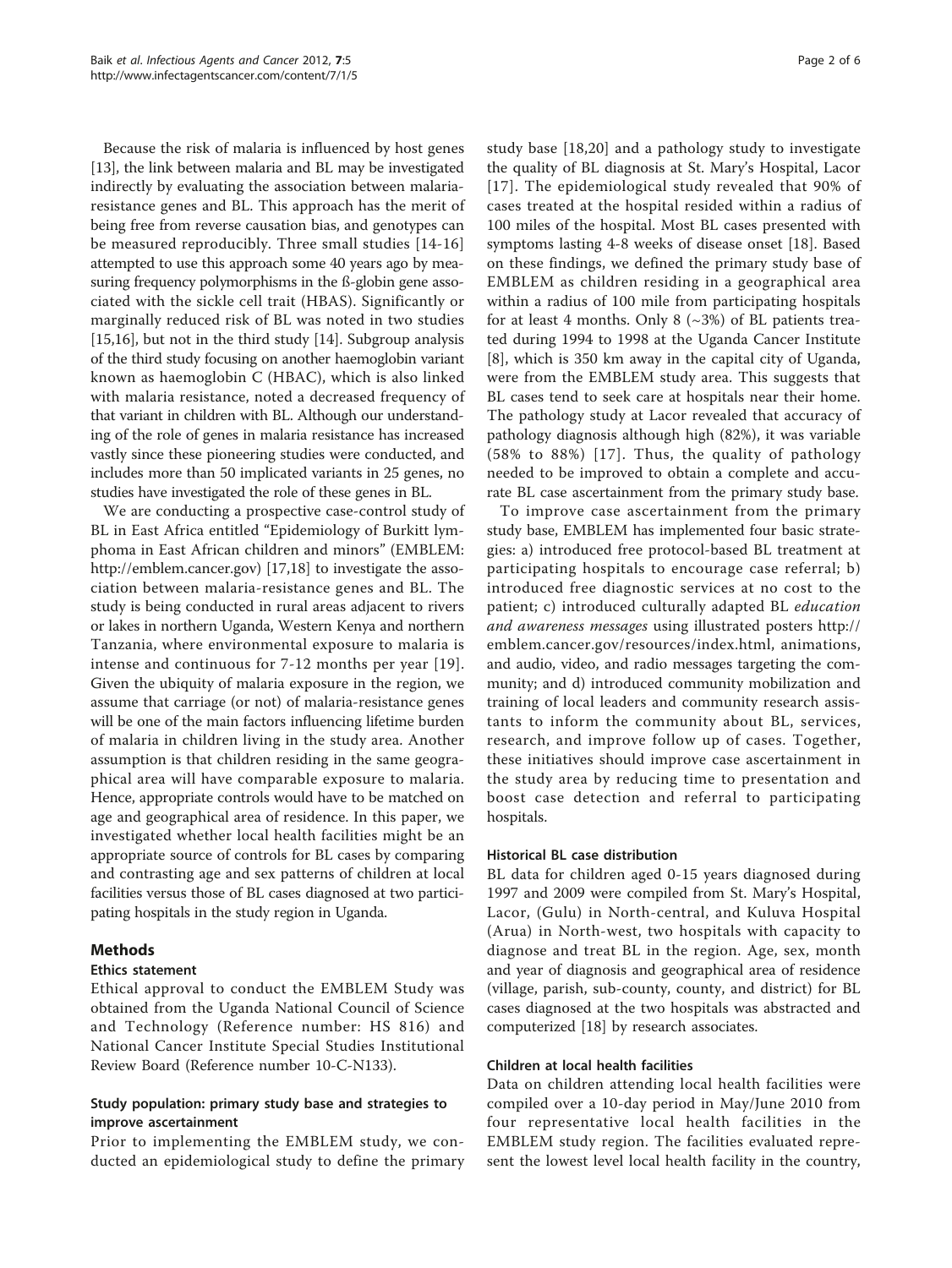called Health Centre II (HCII) in Uganda. The facilities serve a population residing in geographical area called a parish (comprising 3-6 villages or ~1000 to 7000 people). They provide basic outpatient services including immunization. There are no government run clinics at the village level because those facilities were replaced by an ambulatory village health worker team [\[21](#page-6-0)]. Facilities that serve higher level administrative areas, such as the sub-county (3-6 parishes are called HCIII facilities) or county (3-6 sub-counties, are called HCIV facilities) were considered, but deemed to be similar to hospitals and, therefore, unsuitable for EMBLEM needs. For each child, information on sex, age, village, parish, district, symptoms, reason for attending was compiled.

#### Statistical comparisons

Distribution of BL by sex, tumor anatomic site (only face or head tumors, abdominal tumors with or without face or head involvement, and others sites, including unspecified), and age group (0-3, 4-6, 7-9, 10-12, and 13-15 years) were analyzed using frequency tables. Chisquared tests were used to test associations between categorical variables and Student's t -tests to test the equality of means for continuous variables. Calendar year, geographical region, and age were considered to be important proxies of intrinsic and extrinsic exposures, so these patterns were examined graphically.

#### Results

#### Historical BL cases

There were 1088 BL cases diagnosed at the two hospitals; 999 (92%) were from the EMBLEM study region, including 64% from North-central and 36% from North-west region (Table 1). Most (62%) BL cases were male. The mean age of the cases was 7.0 years (standard deviation [SD], 3.0). The majority of cases were aged between 3 and 8 years; only 2% of the cases were aged 0 to 2 years (Figure 1). Slightly over a half of the cases presented with abdominal tumours, with or without face or head involvement; 37% presented with face or head tumours.

Compared to BL cases from North-central region, cases from North-west were older (7.3 years versus 6.8 years,  $P = 0.014$ ). In region-specific analyses, boys were younger than girls in cases from North-central region (6.6 years vs. 7.2 years,  $P = 0.004$ ) and BL cases involving the face or head tumors were younger age than abdominal tumors (6.1 vs. 7.2 years,  $P < 0.001$ ). By contrast, among the cases from North-central region, the mean age of BL cases was similar among boys and girls (7.3 years vs. 7.2 years,  $P = 0.79$ ) and similar for cases involving face or head versus abdominal tumors (7.0 vs. 7.4 years,  $P = 0.28$ ).

The proportion of cases varied by calendar month (Figure [2](#page-4-0)) and by district (Figure [3\)](#page-4-0). The number of

#### Table 1 Characteristics of Burkitt lymphoma cases from Northern Uganda during 1997-2009

|                        | North-central<br>region |    | North-west<br>region |                | <b>Total</b> |                |
|------------------------|-------------------------|----|----------------------|----------------|--------------|----------------|
| Characteristic         | n                       | %  | n                    | $\frac{0}{0}$  | N            | $\%$           |
| Area of residence      |                         |    |                      |                |              |                |
| Outside study area     | 59                      | 9  | 30                   | 8              | 89           | 8              |
| Within study area      | 637                     | 91 | 362                  | 92             | 999          | 92             |
| Sex                    |                         |    |                      |                |              |                |
| Male                   | 433                     | 62 | 250                  | 60             | 683          | 62             |
| Female                 | 263                     | 38 | 164                  | 40             | 427          | 38             |
| Age group, years       |                         |    |                      |                |              |                |
| $0 - 2$                | 8                       | 1  | 18                   | 5              | 26           | $\overline{2}$ |
| $3 - 5$                | 255                     | 37 | 117                  | 29             | 372          | 34             |
| $6 - 8$                | 261                     | 37 | 147                  | 37             | 408          | 37             |
| $9 - 11$               | 111                     | 16 | 61                   | 15             | 172          | 16             |
| $12 - 14$              | 61                      | 9  | 54                   | 14             | 115          | 11             |
| Tumour anatomic site   |                         |    |                      |                |              |                |
| Abdomen $(\pm$ face)   | 365                     | 52 | 198                  | 48             | 563          | 51             |
| Face only              | 238                     | 34 | 167                  | 40             | 405          | 36             |
| Central nervous system | 55                      | 8  | 7                    | $\mathfrak{D}$ | 62           | 6              |
| Others                 | 18                      | 3  | 24                   | 6              | 42           | $\overline{4}$ |
| Not recorded           | 20                      | 3  | 18                   | $\overline{4}$ | 38           | 3              |

cases diagnosed by month peaked during November to February and during June to August in North-central region and during March to May and August to November in the North-west region.

Geographically, 86% of the cases resided in 9 (39%) of 23 districts in the study area. The districts with many cases tended to be those nearest to the two hospitals,



potential facility-based controls from four local health centres from the same region.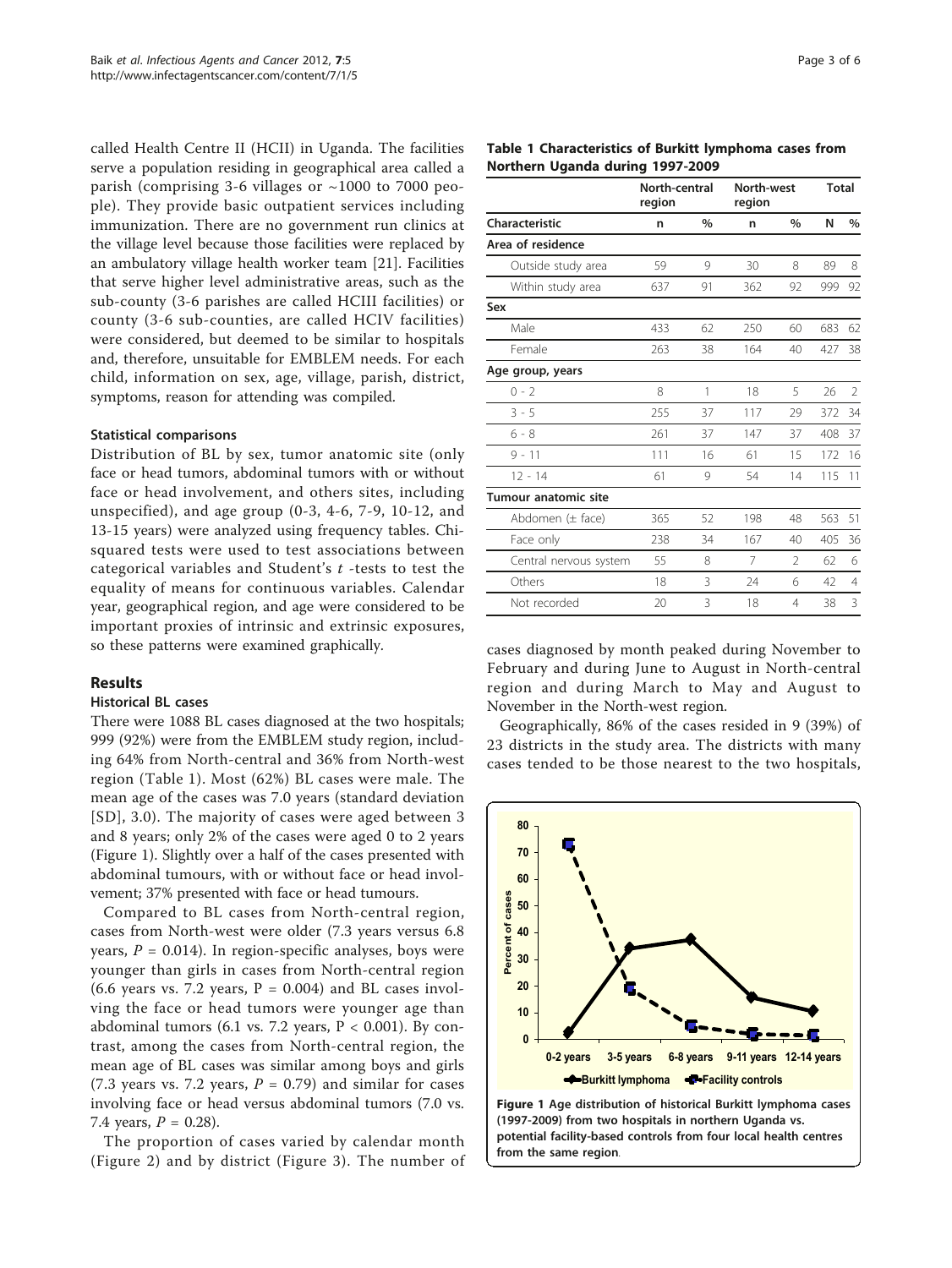<span id="page-4-0"></span>

but there were exceptions. For example, Adjumani, Dokolo, and Pader districts, which are near St. Mary's Hospital, Lacor, had few cases, whereas districts such as Lira and Apac, which are far from St. Mary's Hospital, Lacor, registered many cases.

#### Attendance at local health facilities

There were 1012 children at the four HCII facilities in 10 days (Table 2). Most (91%) of the children were found at facilities in North-central region; only 9% were found at facilities in the North-west region. Daily attendance at HCII facilities varied widely from day to day. The average was 40-50 (range, 13-75) children per day at clinics in the North-central region and 2-7 (range, 1-11) at clinics in the North-west region. Attendance did not differ by gender.



Table 2 Characteristics of children attending four representative local health facilities in Northern Uganda in May/June 2010

|                                | North-central North-west |                |                |                | <b>Total</b>   |                |
|--------------------------------|--------------------------|----------------|----------------|----------------|----------------|----------------|
| Characteristic                 | n                        | $\frac{0}{0}$  | n              | $\%$           | N              | $\%$           |
| Sex                            |                          |                |                |                |                |                |
| Male                           | 488                      | 53             | 39             | 44             | 527            | 52             |
| Female                         | 436                      | 47             | 49             | 56             | 485            | 48             |
| Age Group, Years               |                          |                |                |                |                |                |
| $0 - 2$                        | 716                      | 79             | 7              | 8              | 723            | 73             |
| $3 - 5$                        | 158                      | 17             | 31             | 35             | 189            | 19             |
| $6 - 8$                        | 21                       | $\overline{2}$ | 25             | 28             | 46             | 5              |
| $9 - 11$                       | 8                        | 1              | 15             | 17             | 23             | $\overline{2}$ |
| $12 - 14$                      | 5                        | 1              | 10             | 11             | 15             | 1              |
| Reasons for attending facility |                          |                |                |                |                |                |
| Malaria                        | 521                      | 55             | 56             | 64             | 577            | 56             |
| Respiratory tract infection    | 291                      | 31             | 12             | 14             | 303            | 29             |
| Urinary tract infection        | 16                       | 2              | $\Omega$       | $\Omega$       | 16             | 2              |
| Gastroenteritis                | 54                       | 6              | 5              | 6              | 59             | 6              |
| Skin                           | 36                       | 4              | $\mathfrak{D}$ | $\mathfrak{D}$ | 38             | $\overline{4}$ |
| Other                          | 22                       | $\overline{2}$ | 13             | 15             | 35             | 3              |
| Not recorded                   | $\overline{2}$           | 0.2            |                | 0              | $\overline{2}$ | 0.2            |
| Blood test for malaria done    |                          |                |                |                |                |                |
| Yes                            | 399                      | 77             | 6              | 11             | 405            | 70             |
| <b>No</b>                      | 122                      | 23             | 50             | 89             | 172            | 30             |
| Malaria smear results          |                          |                |                |                |                |                |
| Positive                       | 197                      | 49             | 6              | 100            | 203            | 50             |
| Negative                       | 202                      | 51             | $\Omega$       | 0              | 202            | 50             |

In contrast to BL cases, the average age of children attending health facilities was 2.2 years (SD, 2.8). Furthermore, 73% of children at the local clinics were aged 0 to 2 years; 92% were aged 3-5 years; only 8% of children were aged 8-14 years. Of interest, children at facilities in North-central region were younger than children at facilities in North-west region (1.8 years versus 6.6 years,  $P < 0.001$ ).

More than half (56%) of children attending the facilities were clinically diagnosed as having malaria and close to one-third (29%) were diagnose as a having respiratory tract infection. However, among 405 children suspected to have malaria who were tested by blood microscopy, malaria was confirmed in only 203 (50%). Confirmed malaria was more frequent in children aged 0-2 years than older children (29.1% versus 20.4%;  $P = 0.004$ .

#### **Discussion**

Using historical BL data to guide our selection of controls by age and geography, we found that many children attend local health facilities suggesting that it may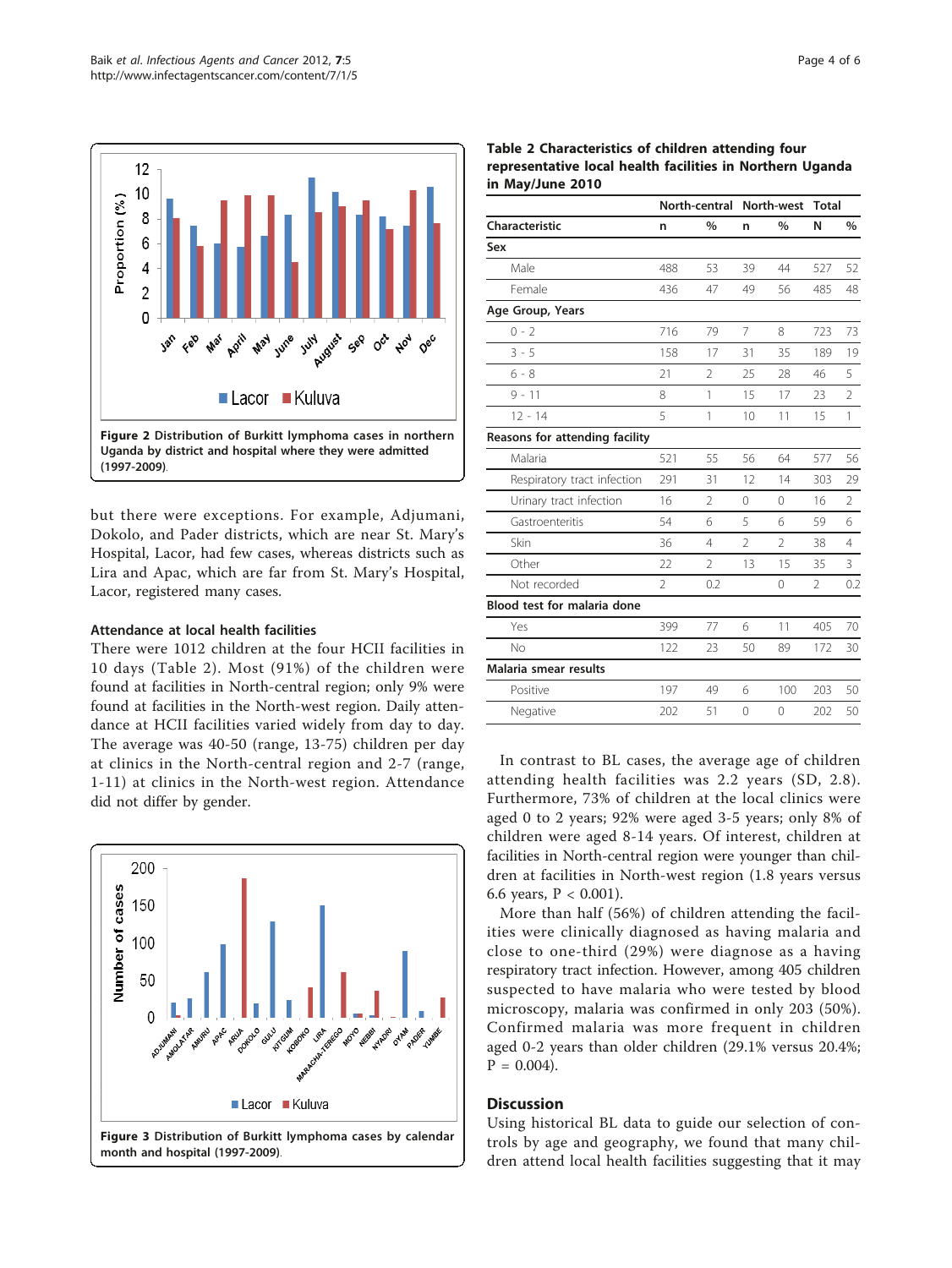be feasible to enrol controls at local health facilities. However, substantial difference in the mean age of BL cases versus the mean age of children found at local health facilities was observed. Specifically, 92% of children at local health facilities were aged 0-5 years. This percentage is 2.4 times higher than the proportion of children aged 0-5 years in the general population in Uganda [[22](#page-6-0)] and 2.6 times higher than children with historical BL in this region [[23](#page-6-0)]. Based on these differences in age pattern, local health facilities may be appropriate sites for recruiting controls for young BL cases, but they may not be appropriate sites for recruiting controls for older BL cases. Theoretically, one could enrol older controls at local health facilities by prolonging the period of enrolment at the facilities, but such a plan requires one to assume that the few older children who are found at local health facilities during the extended period of enrollment are representative of older children in the general population. Because EMBLEM is being conducted in rural areas, we worry that prolongation of enrollment would lead to a "Hawthorne bias" [[24,25\]](#page-6-0). A Hawthorne bias occurs when subjects modify behavior because of actions by the investigator.

Our study also noted that malaria, which is a central exposure under investigation, is highly prevalent in children attending health facilities, especially young children. Given the absence of reliable data on malaria prevalence in children at health facilities versus in the general population, the high prevalence of malaria in children at local health facilities is a concern. Alternative methods of sampling controls were considered. We considered school-based controls, but rejected them because children in Uganda start attending school at age 7 years, thus pre-school children would be excluded. We considered using other cancers as controls, similar to previous case-control studies of BL in Africa [\[7-9,26](#page-6-0)], but this idea is not feasible in the EMBLEM study area because other cancers are rare and not well diagnosed. We considered hospital controls, but rejected this idea after reviewing the hospital admissions charts and finding that hospital controls were much younger (mean age, 2 years) than BL cases, and come from villages near the hospital than did children with BL. Finally, we considered neighbourhood controls, as has been used in previous studies [[9](#page-6-0),[26\]](#page-6-0). We were concern about overmatching and lack of mechanism to verify compliance with selection procedures during implementation.

Given these results, the study design was refined to obtain population-based controls sampled directly from their homes in the village. For practical reasons, the controls will be obtained from representative 100 villages randomly selected from all villages in the study region. The villages were selected after stratifying by proximity to water defined as village having a boundary within or  $\geq 500$  m of a swamp, river, or lake, and by rural and urban status, defined according to population density from the national census [[22\]](#page-6-0). Stratification was necessary because malaria transmission and BL risk correlated with proximity to water and urban status [[27,28\]](#page-6-0). Children in households selected randomly from a household list are approached and matched according to a pre-specified age and sex eligibility criteria will be invited to participate in EMBLEM as controls.

Our current study does not conclusively evaluate the validity of population versus facility-based controls. Thus, we included a pilot component where both population and facility-based controls will be obtained in 12 villages to examine this issue. Specifically, population pilot controls (PPC) selected from the village (90 per village) will be compared to health centre pilot controls (HCPC) enrolled at the HCII (30 per health facility serving the village). These controls will be compared for distribution of asymptomatic, mild malaria, and malariaresistance genotypes to determine whether one group is invalid and, if so, to what extent.

To conclude, we compared and contrasted age and sex patterns of historical BL patterns with patterns of children attending local health facilities to gain insights about feasibility and appropriateness of local facilities as site to enrol controls for BL. We noted substantial differences in the age distribution of BL cases versus children at local health facilities leading us to conclude that local health facilities might not be suitable for enrolling controls for older BL cases. To address this concern, the study design was refined to use population-based controls from representative number of villages. A pilot component was included to investigate bias that may be related to using different controls.

#### Acknowledgements

Funded by the Intramural Research Program, Division of Cancer Epidemiology and Genetics, National Cancer Institute and National Institute of Allergy and Infectious Diseases, National Institutes of Health, Department of Health and Human Services. We thank the staff of St. Mary's Hospital, Lacor, and Kuluva Hospital, as well the staff at the local health facilities for their cooperation with the study and advice.

#### Author details

<sup>1</sup>Global Health Sciences, UCSF, San Francisco, CA, USA. <sup>2</sup>EMBLEM Study Office, St. Mary's Hospital Lacor, Gulu, Uganda. <sup>3</sup>Center for Global Health National Cancer Institute, Bethesda, MD, USA. <sup>4</sup>Department of Surgery, St. Mary's Hospital Lacor, Gulu, Uganda. <sup>5</sup>Infections and Immunoepidemiology Branch, National Cancer Institute, Bethesda, MD, USA. <sup>6</sup>Division of Intramural Research, National Institute of Allergy and Infectious Diseases, National Institutes of Health, Bethesda, MD, USA. <sup>7</sup>Infections and Immunoepidemiology Branch, Division of Cancer Epidemiology and Genetics, National Cancer Institute, National Institutes of Health, Department of Health and Human Services, 6120 Executive Blvd, Executive Plaza South, Rm. 7080, MSC 7248, Rockville, MD 20852, USA.

#### Authors' contributions

SB conducted field work, reviewed data, analyzed and interpreted data; MM helped collect data and analyzed data; MW interpreted data; MDO